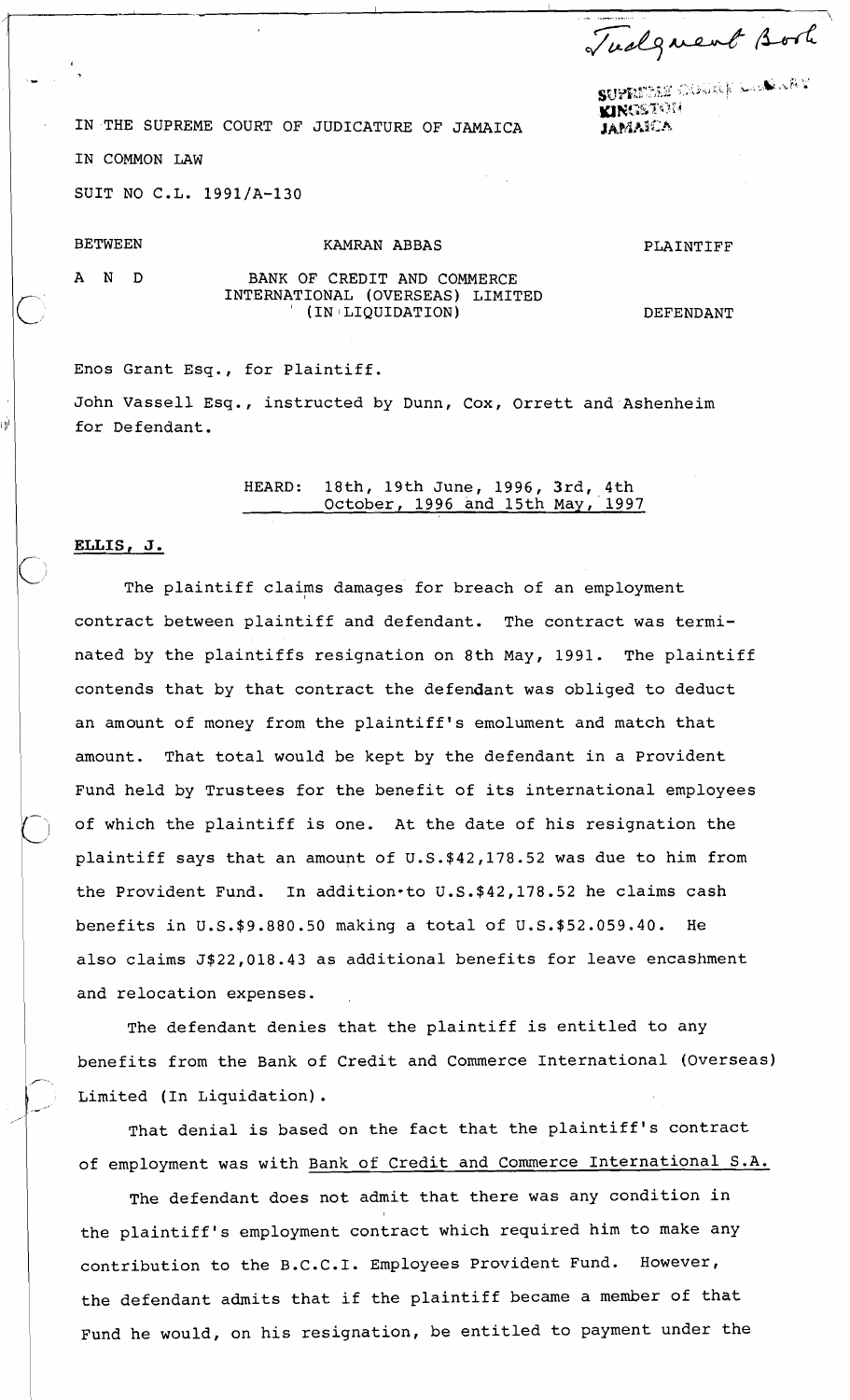rules of the Fund.

r---

**IC'** 

 $\mathcal{L}_{\mathbf{r}}$ 

The defendant denies all the claims of the plaintiff to be reimbursed and finally, counterclaims against the plaintiff an amount of J\$55,542.09. That amount includes income tax payable by the plaintiff but which was paid by the defendant and reptal and costs of utilities which were not paid by the plaintiff for the period 1st July, 1991 to 3rd August, 1991.

## Was Plaintiff employed by the Defendant?

 $\overline{2}$ 

I fully agree with Mr. Grant that an affirmative answer to the question will substantially go to a determination of the validity of the plaintiff's claims.

The plaintiff's contract of employment is in fact worded as between himself and Bank of Credit and Commerce International S.A. The plaintiff however says that:-

- (i) between October, 1984 and May, 1991 he worked in Jamaica for the defendant on the directions of local managers Messrs. Alavi and Jawaid.
- (ii) during that period he was paid by the defendant as evidenced by pp. 14-16 of Exhibit 1.
- (iii) all statutory deductions were made from the plaintiff's salary by the defendant.

Those three circumstances he says are adequate indications that there was a relationship of employer and employee between the parties.

Reliance is also placed on the fact that The International Officers' Service Benefits and Rule of 17th July, 1989 defines "employer" as "any member of the B.C.C.I. group to whom the officers service may be transferred." I understand the plaintiff to be saying that since service was transferred to B.C.C.I. (Overseas) Limited and in the light of the definition of "employer" in the Rules of 17th July, 1989 the defendant was his employer.

Mr. Grant cited no case law in support of the arguments advanced on this point. He was content to submit that the court should not be circumscribedi by the legal technicalities of separate corporate personalities and should find that the realities of the situation indicate that the defendant employed the plaintiff in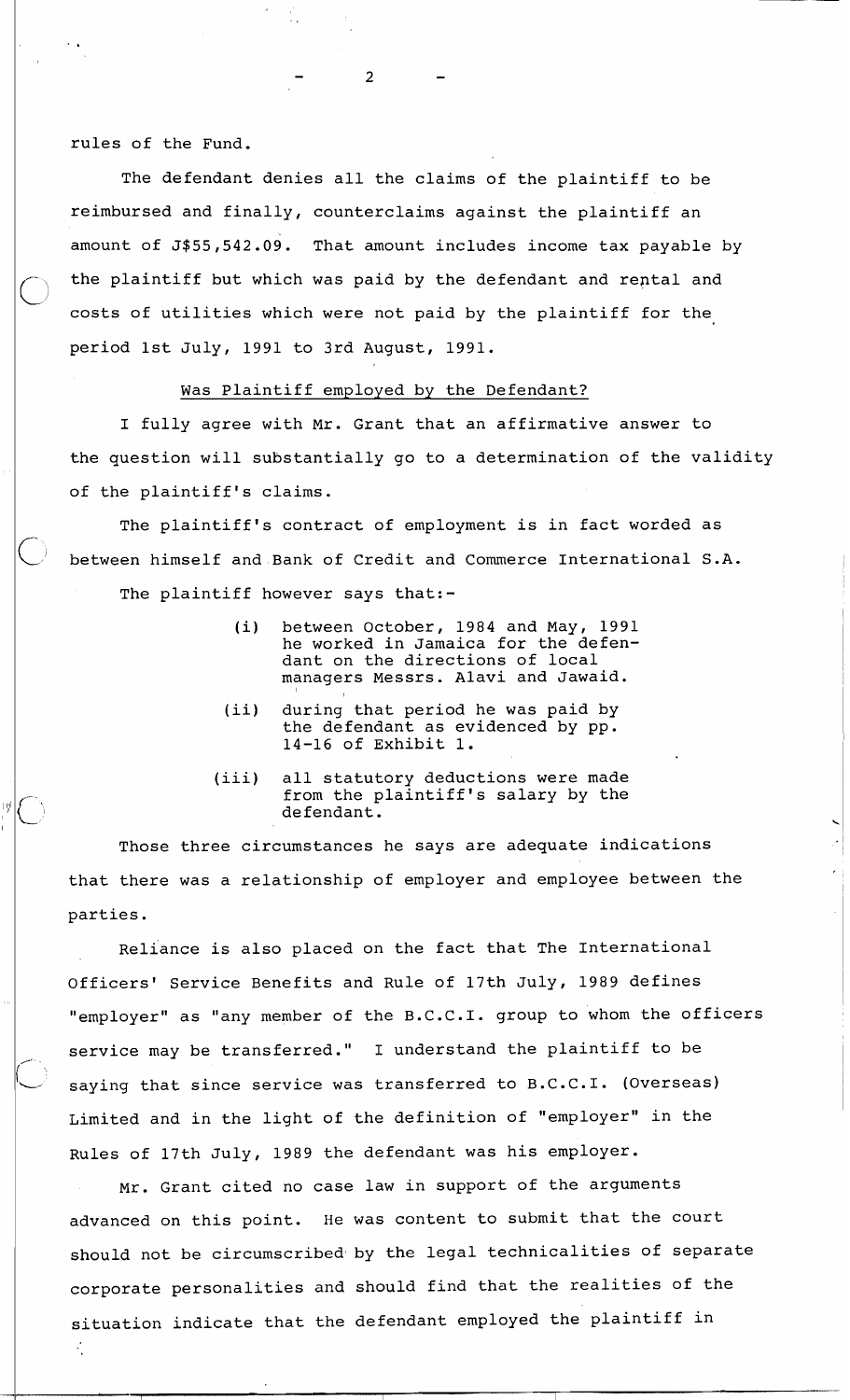Jamaica.

Mr. Vassell, not surprisingly, argued in rejection of all that the plaintiff advocated. He said "employer" as defined in The Rules relates only to The Rules so as to include the plaintiff as a beneficiary in the Provident Fund. The case of Anglo-Austrian Bank, Enemus (Vogels Application) 1920 1 CH.69 was cited in support of his contention.

In that case, the plaintiff was appointed a manager of a branch of a German Bank by a contract which was executed in Germany. That branch of the Bank was located in England. On the outbreak of war between England and Germany in 1914 the Branch was closed and finally <sup>1</sup> wound up in 1918 under The Trading with The Enemy Amendment Act of 1916.

i

I

The plaintiff was paid for his services to the branch up to the date of the winding up of the branch.

The plaintiff then sought compensation for wrongful dismissal.

The Court rejected his claim holding that the contract of employment which was executed in Germany was the governing document. The plaintiff's rights were determinable by that document.

Guided by the principles extracted from that case, I am constrained to hold that the governing document in this case is that which was made between the plaintiff and B.C.C.I. S.A. The Bank of Commerce International (Overseas) Limited (In Liquidation) is not the plaintiff's employer.

However, if my application of the Anglo-Austrian Bank case is wrong, I nevertheless must hold that the defendant is not the plaintiff's employer.

To so hold, involves my considering the four indicia which **<sup>I</sup>**L" make for the finding of an employer employee relationship. In the case of **Short** v. J. & **W. Henderson Limited** (1946) '62 T.L.R. 429 Lord Thankerton stated those indicia to be:

(i) the power of selection of the employee.

- (ii) the payment of wages or other renumeration.
- (iii) the right to control the method of work.
- (iv) the right of dismissal or suspension.

 $\overline{3}$